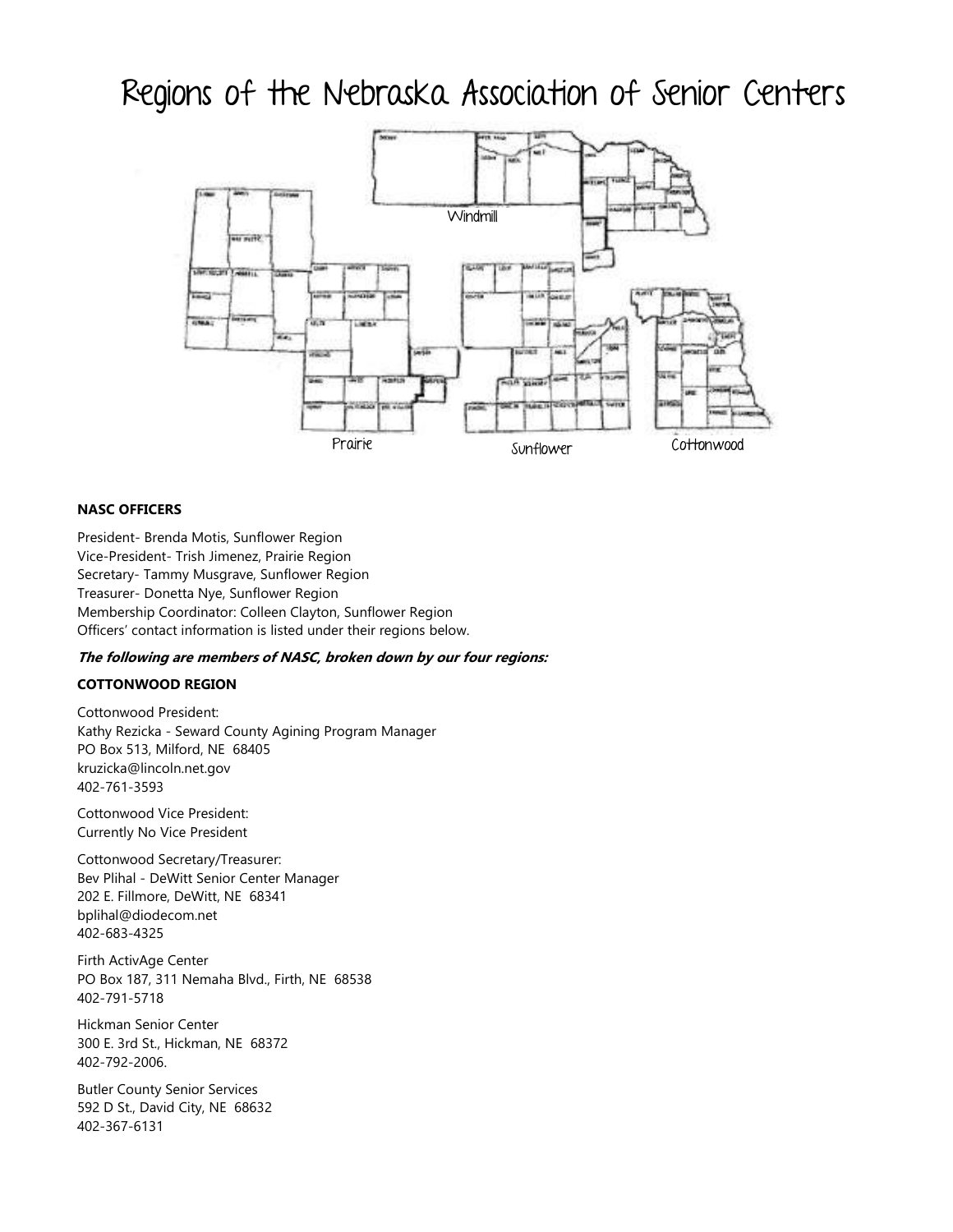### **PRAIRIE REGION**

Prairie President: Currently No President

Prairie Vice President: Currently No Vice President

Prairie Secretary and Treasurer: Lana Bennett - Gosper County Senior Services 406 Ripley St., Elwood, NE 68937 lanaben1976@yahoo.com 308-537-7465

Beth Siegfried - Heritage Senior Center Manager 1312 W. 5th St., McCook, NE 69001-1059 bsiegfried@cityofmccook.com 308-345-1760

Susan Bennett - Grand Generation Center Manager 407 E. 6th St., Lexington, NE 68850 sbennett@cityoflex.com 308-324-2498

Trish Jimenez - Perkins County Senior Center Director and NASC Vice President 420 Central Ave., PO Box 314, Grant, NE 69140 pcsenior@gpcom.net 308-352-4236

Cindy Schurr - Eustis Senior Center Manager PO Box 206, Eustis, NE 69028 escenter1984@hotmail.com 308-486-3471

Lori Hite - Dundy County Senior Services PO Box 409, Benkelman, NE 69021 dcseniors@bwtelcom.net 308-423-5454

Sutherland Senior Center 1120 2nd St., Sutherland, NE 69165 308-386-2224

Tamie Thurn - Cozad Haymakers Grand Generation Center Director 410 W. 9th St., Cozad, NE 69130 grandgenerationcenter@cozadtel.net 308-784-2747

Carla Meyers - Curtis Area Senior Center Director PO Box 72, 119 Center Ave., Curtis, NE 69025 c8meyers@hotmail.com 308-367-4173

Patricia Cooley PO Box 163, Lemoyne, NE 69146 lesc@lakemac.net 308-355-6000

Helena Beyer - West Central NE Area Agency on Aging 115 N. Vine St., North Platte, NE 69101 helena.Beyer@nebraska.gov 308-535-8195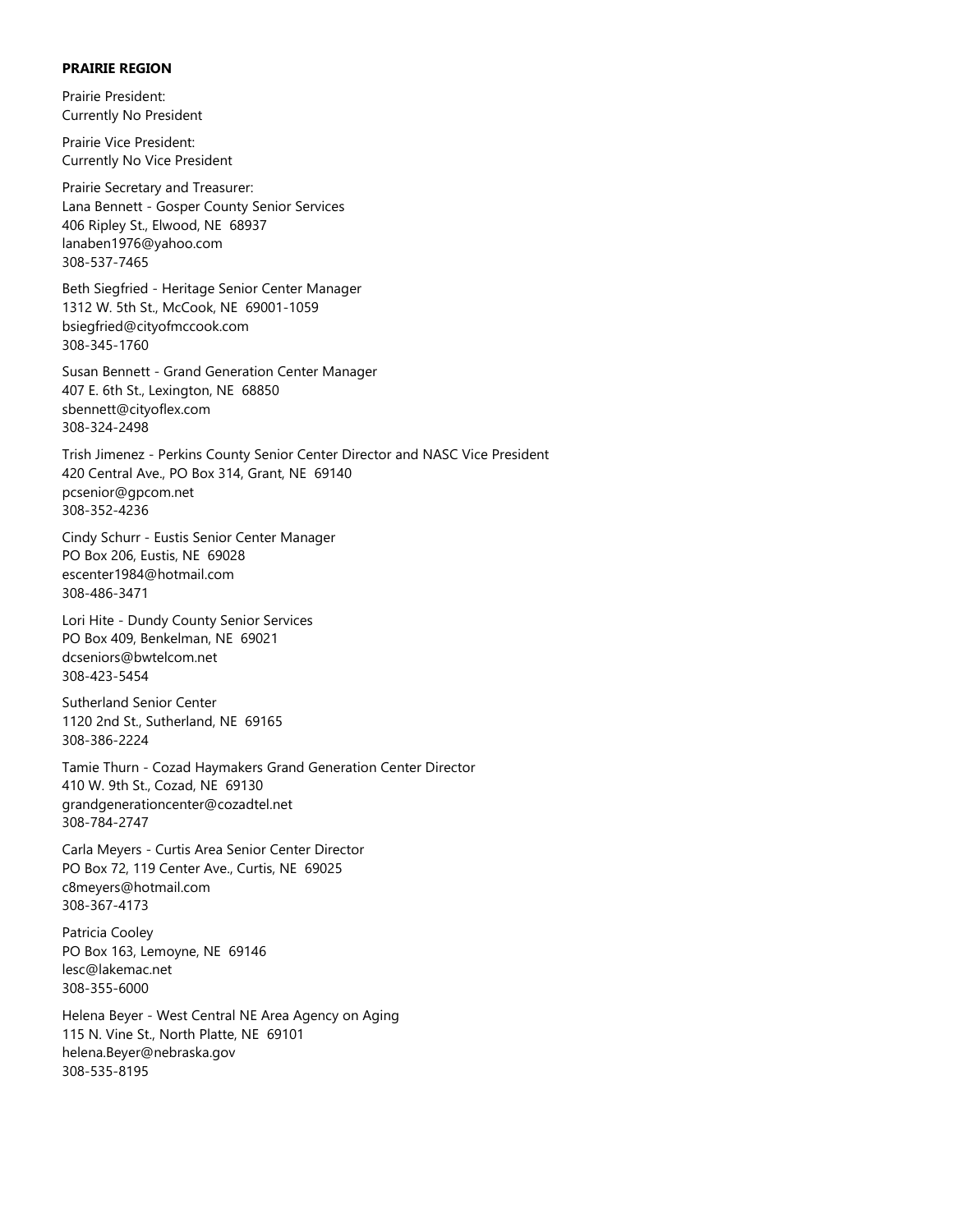### **SUNFLOWER REGION**

Sunflower President: Deb Elrich - Peterson Senior Activity Center Director PO Box 1180, 2020 W. 11th St., Kearny, NE 68848 delrich@kearneygov.org 308-233-3290 Sunflower Vice President: Currently No Vice President Sunflower Secretary: Brenda Motiis - Fillmore County Senior Services Program Manager and NASC President 1320 G St., Geneva, NE 68361 bmotis@lincoln.ne.gov 402-759-4922 Sunflower Treasurer: Denise Smith - Phelps County Senior Center Director 416 Garfield St., PO Box 587, Holdrege, NE 68949 308-995-5345 Tammy Musgrave - Midland Area Agency on Aging and NASC Secretary 2727 W. 2nd., Ste. 440, Hastings, NE 68902 tammy.musgrave@nebraska.gov 402-463-4565 ext. 306 Donetta Dye - St. Paul Community Senior Center Manager an NASC Treasurer 808 Howard St., St. Paul, NE 68873 dksdk@hcss.biz 308-754-5452 Colleen Clayton - Central City Senior Center Director and NASC Membership Coordinator 803 C Ave., Central City, NE 68826 ccsc@eaglecom.net 308-943-3779 Carrie Breing - Clay County Senior Services Director 205 W. Fairfield, Clay Center, NE 68933 402-762-3226 Coleen Sedlacek - Adams County Senior Services Director 509 S. Bellevue, Hastings, NE 68901 colleens@adamscountyseniorservices.net 402-463-4439 Nancy Harrold - Prairie Pioneer Center Director 1314 S. B St., Broken Bow, NE 68822 prairiepioneer@qwestoffice.net 308-872-6121 Jenny Friesen - Hamilton County Senior Services Manager 1205 11th St., Aurora, NE 68818 seniors@hamilton.net 402-694-2176 Nancy Long - Arapahoe Senior Center Director PO Box 146, Arapahoe, NE 68922-146 308-962-5340

Deb Nicolarsen - Good Samaritan Society Director Hastings Village, 926 East E, Hastings, NE 68901 dnicolar@good-sam.com 402-460-3259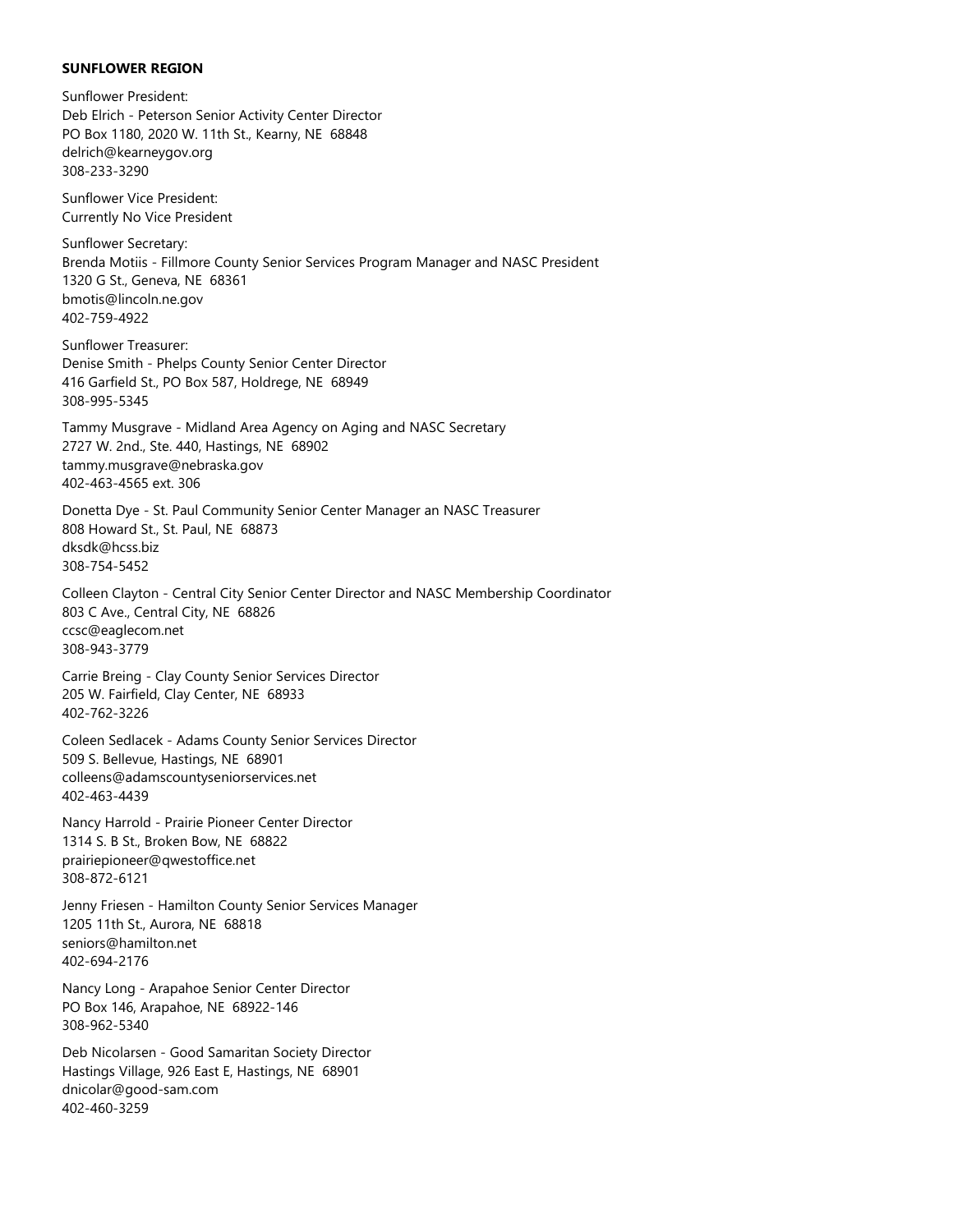### **SUNFLOWER REGION (cont.)**

Diane Johnson - Beaver City Senior Center PO Box 98, Beaver City, NE 68926 308-268-2501

Theresa Engelhardt - Senior Citizens Industries, Inc. - Grand Generation Center Manager 304 E. 3rd St., Grand Island, NE 68801 t.engelhardt@hallcountyseniors.com 308-385-5308 ext. 31

Mary Delka - Webster County Senior Services 432 Elm St., Red Cloud, NE 68970 wcss@gtmc.net 402-746-3708

Jalonda Bouray 447 N. Central, Superior, NE 68978 maaa\_nuckolls@windstream.net 402-879-4691

Rose Suddarth - York Area Senior Center 725 Nebraska Ave., York, NE 68467 seniorcenter@neb.rr.com 402-362-2496

Jan Noyd - Polk County Senior Services PO Box 342, Stromsburg, NE. 68666 402-764-2252

### **WINDMILL REGION**

Windmill President: Vicki Goeken - Norfolk Senior Center Manager 307 Prospect Ave., Norfolk, NE 68777 bcsc@nntc.com 402-589-1291

Windmill Secretary: Neva Umstead - Fullerton Area Senior Center Manager 903 Broadway, Fullerton, NE 68638 fuareasecenter@qwestoffice.net 308-536-2123

Windmill Treasurer: Shirley Pitcher - Community Senior Center Manager 234 W. 2nd St., Ainsworth, NE 69210 srcenter@threeriver.net 402-387-0777

Jean Sharman - Columbus Senior Center Manager 2518 14th St., Columbus, NE 68601 srcenter@columbusne.us 402-564-9293

Ginny Kepler - Rock County Senior Center Manager PO Box 59, Bassett, NE 68714 rcscmgrbassett@huntel.net 402-684-2295

Mary Humphrey - Northeast Nebraska Area Agency on Aging 119 W. Norfolk Ave., Norfolk, NE 68701 mary.humphrey@nebraska.gov 402-370-3454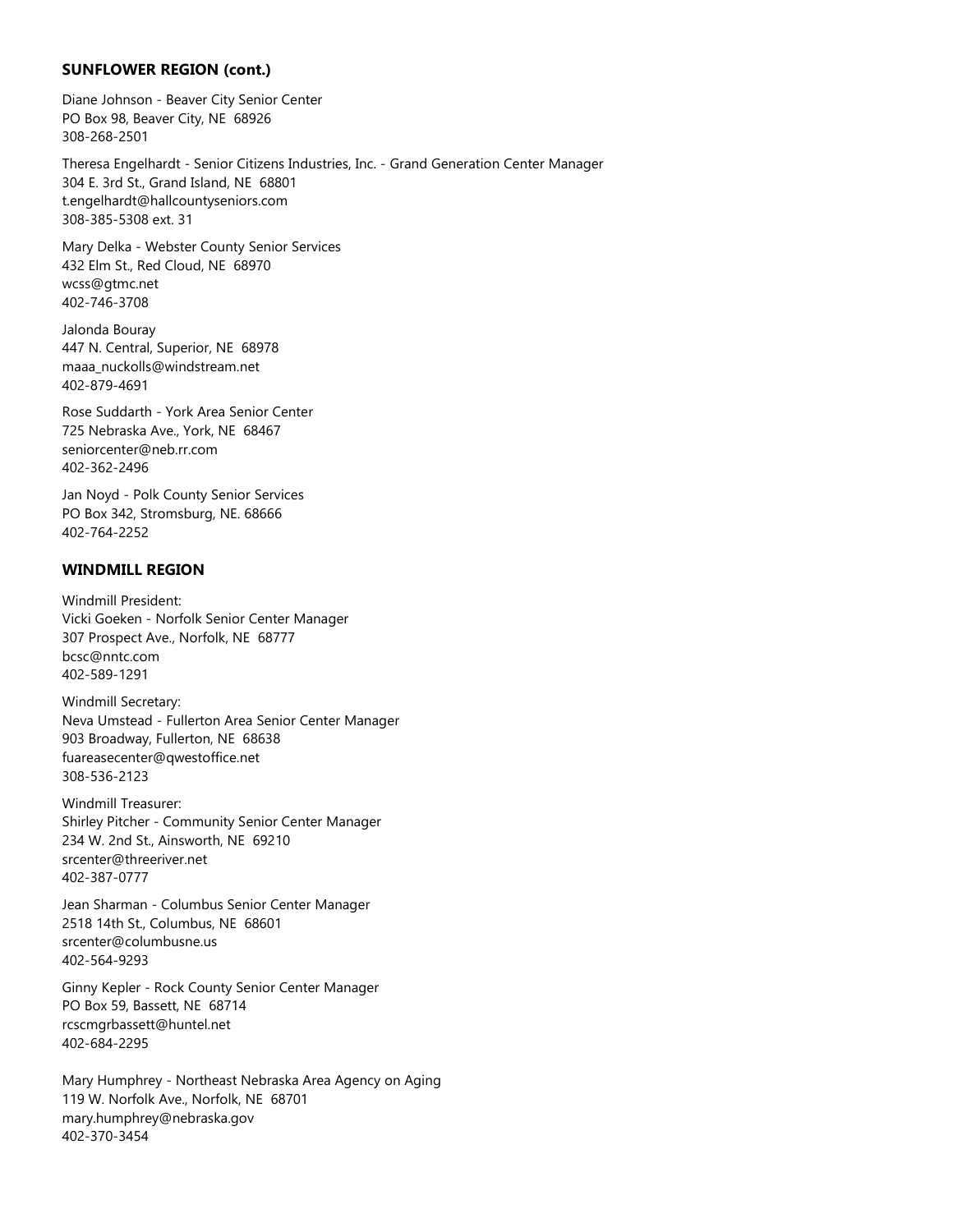### **WINDMILL REGION (cont.)**

Bridget Whitmire - Crofton Golden Age Senior Manager PO Box 175, Crofton, NE 68730 croftonsccenter@gpcom.net 402-388-2365

Tim Mohrmann - Pawnee Senior Center Manager PO Box 189, Genoa, NE 68640 pawneeseniorcenter@frontier.net 402-993-6002

Bernie Olmer - Madison Senior Center Manager 512 N. Main, Madison, NE 68748 madcenter@cableone.net 402-454-3927

Penny Vollbracht - Wayne Senior Center Manager 410 Pearl St., Wayne, NE 68787 seniorcenter@cityofwayne.org 402-375-1460

Katy Pond - Happy Days Senior Center Manager PO Box 261, Lyons, NE 68038 happydays@huntel.net 402-687-2332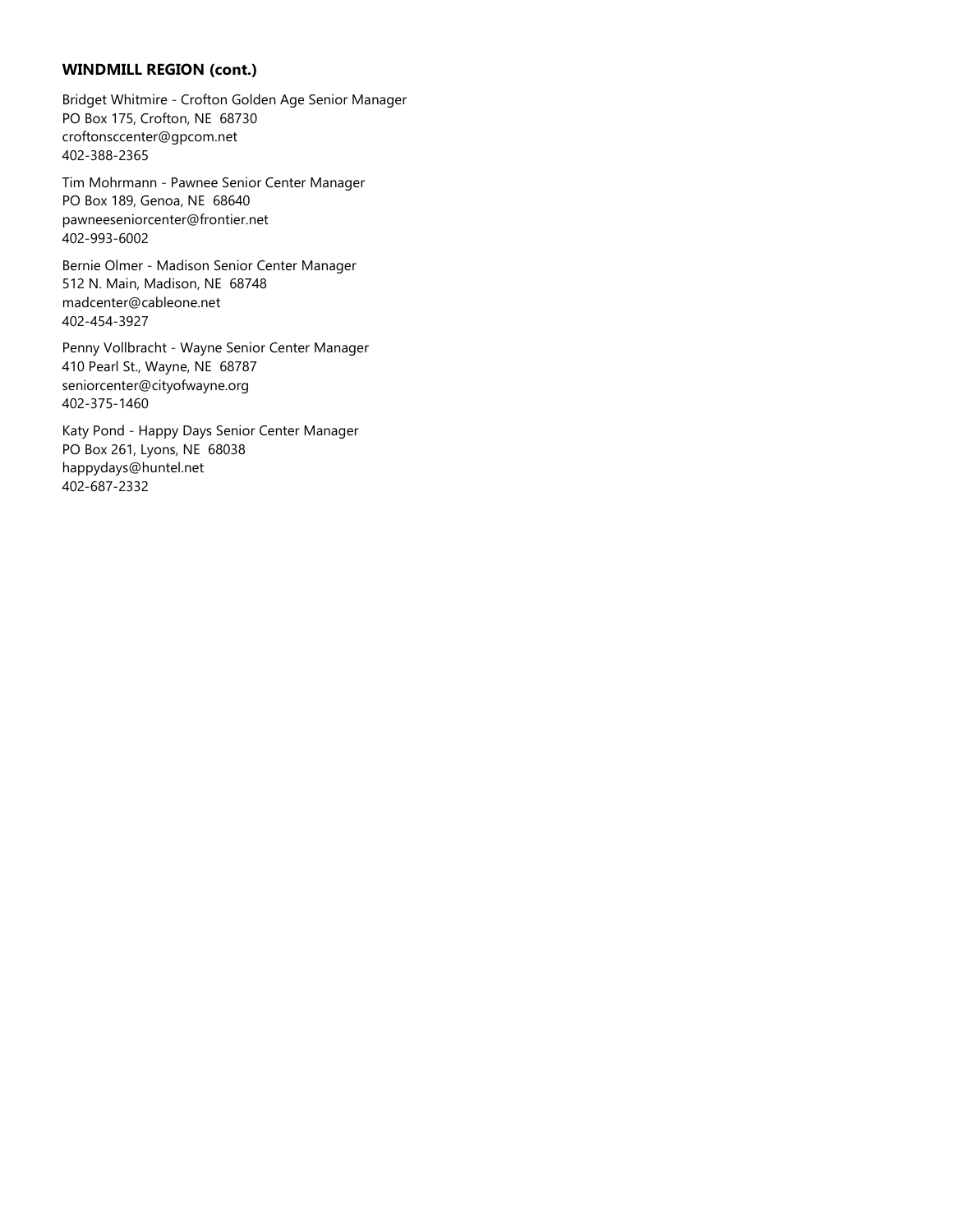| \$15.00 NASC<br>\$5.00 Your region<br>NASC Membership Application<br>Company/Business/Agency<br>Dues \$20.00 per year<br>Region<br>(Due in January)<br>Cottonwood<br>Sunflower<br>Windmill<br>Prairie<br>Name<br>Date | Make check payable to NASC<br>Daytime Phone<br>Fax Number<br>1/01//2016<br>Address<br>E-mail<br>City |
|-----------------------------------------------------------------------------------------------------------------------------------------------------------------------------------------------------------------------|------------------------------------------------------------------------------------------------------|
|-----------------------------------------------------------------------------------------------------------------------------------------------------------------------------------------------------------------------|------------------------------------------------------------------------------------------------------|

Return Address

 $\overline{\phantom{a}}$  , and the state of the state of the state of the state of the state of the state of the state of the state of the state of the state of the state of the state of the state of the state of the state of the stat

 NASC / Membership Director Colleen Clayton 803 C Ave



 $\frac{1}{2}$ <br>  $\frac{1}{2}$ <br>  $\frac{1}{2}$ <br>  $\frac{1}{2}$ <br>  $\frac{1}{2}$ <br>  $\frac{1}{2}$ <br>  $\frac{1}{2}$ <br>  $\frac{1}{2}$ <br>  $\frac{1}{2}$ <br>  $\frac{1}{2}$ <br>  $\frac{1}{2}$ <br>  $\frac{1}{2}$ <br>  $\frac{1}{2}$ <br>  $\frac{1}{2}$ <br>  $\frac{1}{2}$ <br>  $\frac{1}{2}$ <br>  $\frac{1}{2}$ <br>  $\frac{1}{2}$ <br>  $\frac{1}{2}$ <br>  $\frac{1}{2}$ <br>